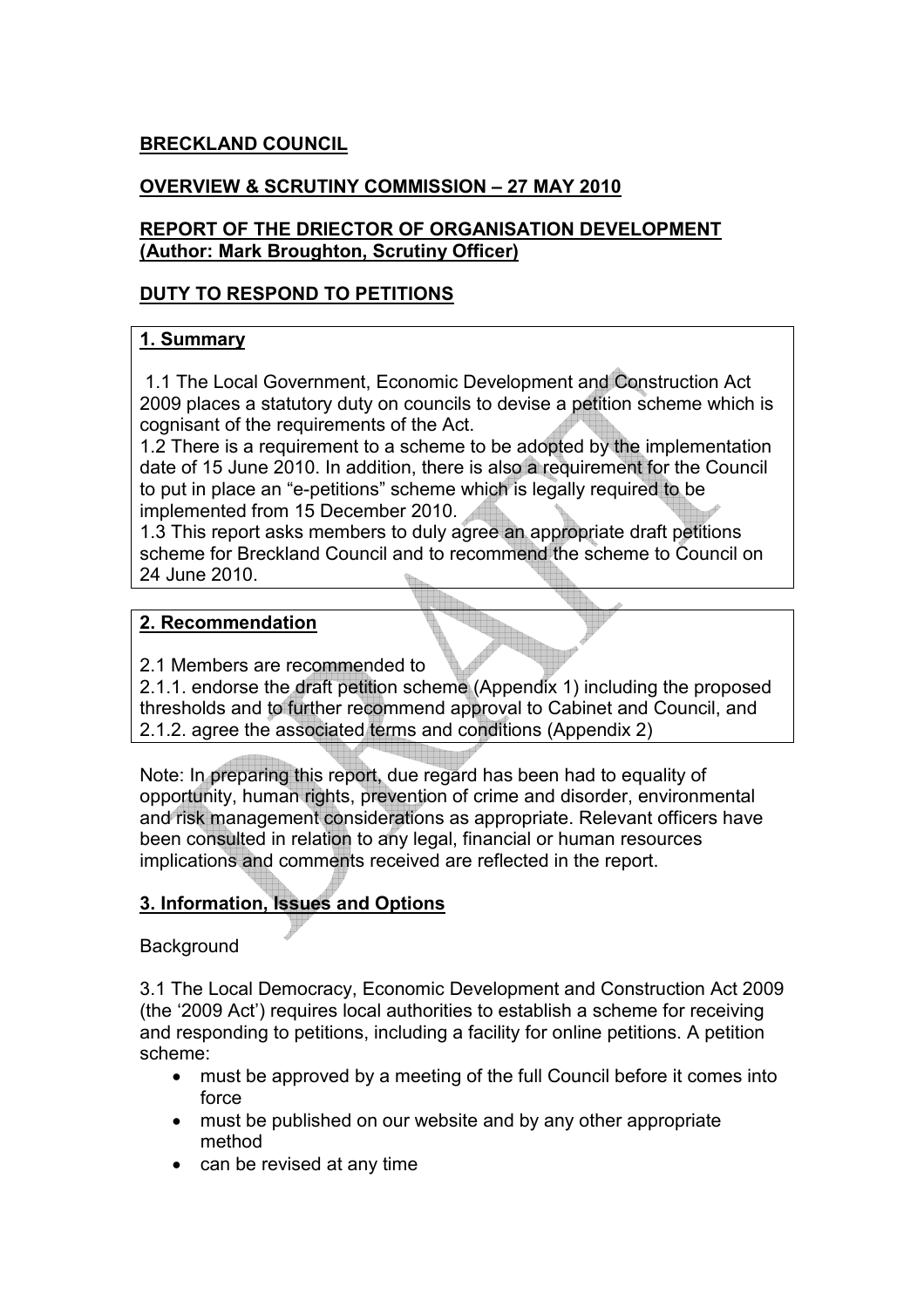3.2 Recently published statutory guidance issued by the Department of Communities and Local Government sets out the detail of what is required in a petition scheme and offers a 'model' scheme for authorities to adapt to their own circumstances. The guidance also sets a new definition of a petition for the purposes of a scheme as "anything which identifies itself as a petition, or which a reasonable person would regard as a petition."

3.3 The Council will also have to respond to petitions which relate to an improvement in the economic, social or environmental well-being of Breckland. This may mean acting as an advocate for the local community, working with partners to resolve the issue, lobbying a partner organisation on behalf of the community or instigating a scrutiny review of the issue.

3.4 Breckland Council – through the Chairman of the Overview & Scrutiny Commission in February 2010 – submitted a consultation response to the draft statutory guidance on the duty to respond to petitions.

3.5 On 30 March 2010, the Government announced that the duty to publish a petition scheme will be brought into force on 15 June 2010. However, the Government has accepted that more time is needed to prepare for the epetitions element of the duty so these requirements will come into force on 15 December 2010.

#### **Issues**

3.6 There are four major issues which are left for local determination and on which members are asked to decide. These can be summarised as follows:

- There needs to be a specified minimum number of signatures for the petition scheme to apply. It is suggested that this is set at 20 signatures to represent a reasonable de minimis threshold.
- There needs be set a threshold for the number of signatures on a petition that would trigger a debate at a meeting of full Council. It is recommended that this threshold be set at 1500 signatures, representing approximately 1% of the district population.
- A threshold also needs to be set for the number of signatures that would require a senior officer of the council attending a meeting of an Overview and Scrutiny Panel to give evidence. A threshold of 750 signatures is suggested for this requirement, representing 0.5% of the district's population.
- There also needs to be determined which senior officers will be liable to be called to account in this way and include their names and job titles in the petition scheme. It is suggested that these should be the Chief Executive and Directors.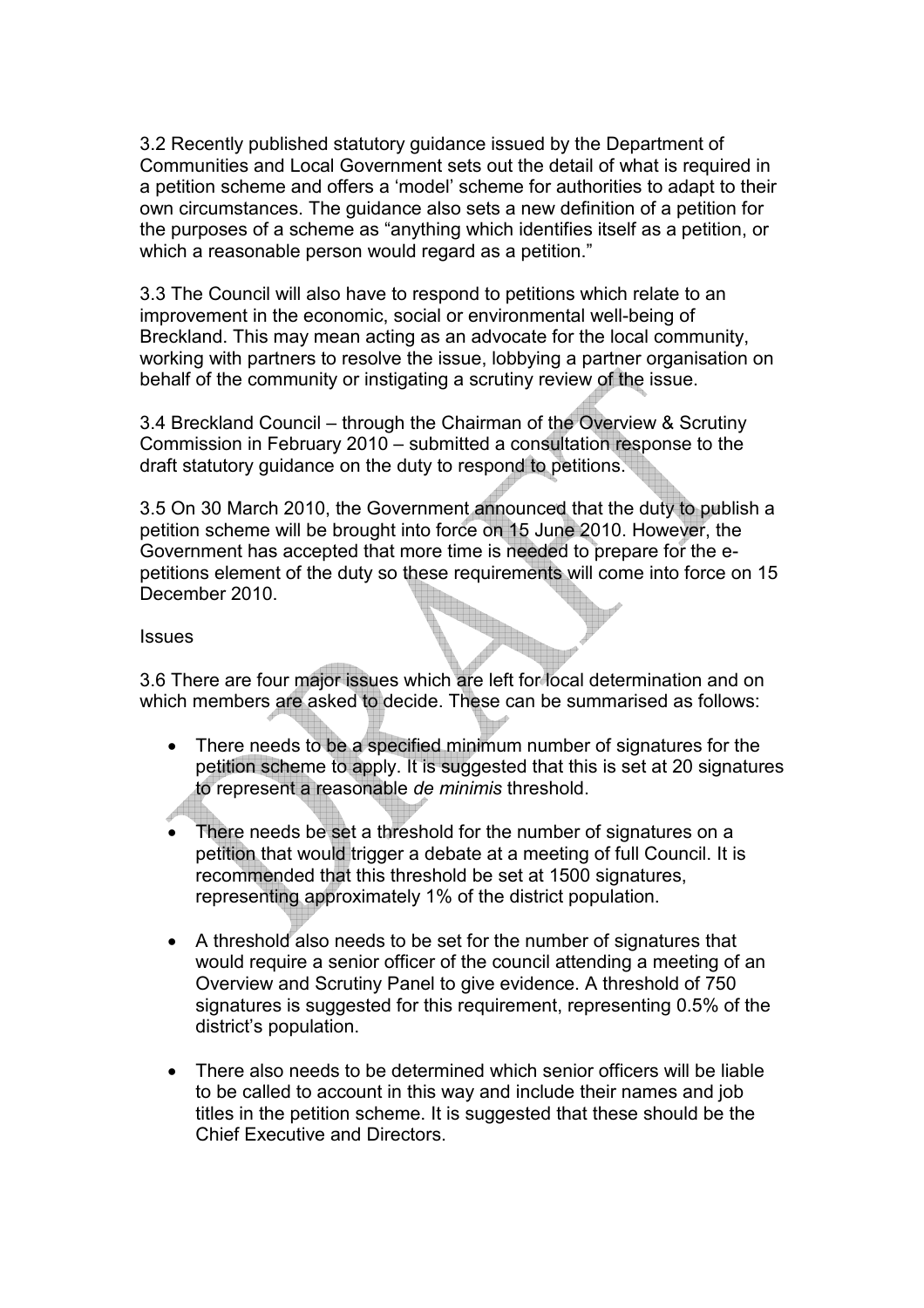3.7 Breckland's draft Petition Scheme is attached at Appendix 1. This meets the requirements of the Act and of the accompanying statutory guidance. Allied to the scheme are the terms and conditions, which include certain exemptions, based upon statutory guidance and shown at Appendix 2.

## **Options**

- 3.8.1 To endorse the Breckland Petitions Scheme
- 3.8.2 To not endorse the Breckland Petitions Scheme

### Reasons for Recommendations

3.9 The provisions of the Act regularise the way that petitions are dealt with on a formal legal footing. This, along with the guidance, offers a framework for ensuring corporate consistency across the council including a facility for dealing with online petitions. The Breckland Petitions Scheme complies with the requirements of the Act and guidance and has been adapted from the model scheme.

# 4. Risk and Financial Implications

4.1 The duty to respond to petitions may potentially result in increased interest from the public and the media given that the petitioning process is in the public domain.

4.2 The cost of implementing such a petition scheme has been recognised by the government and it is understood that additional funding will be made available.

## 5. Legal Implications

5.1 The Council is obligated by statute to adopt and publish its own petition scheme.

# 6. Other Implications

6.1 Equalities, S17 Crime and Disorder Act, S40 Natural Environment & Rural Communities Act 2006, Human Rights, Other: None

## 7. Alignment to Council Priorities

7.1 The matters raised in this report falls within the following Council priorities:

- Building Safer and stronger Communities
- Your Council, Your Services

## 8. Ward/Community Affected